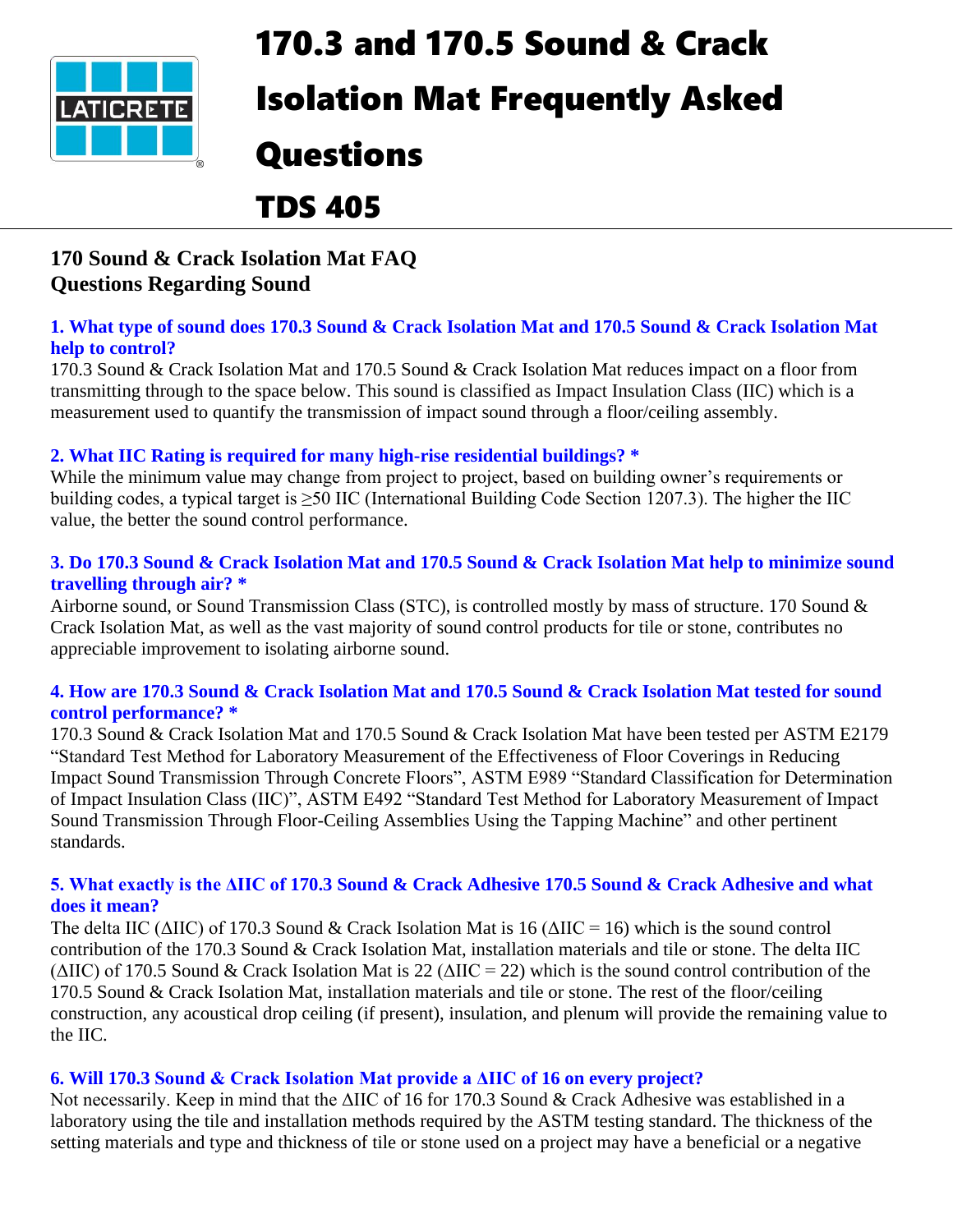impact on the final IIC number. Mockup or onsite testing would have to be conducted to determine the final IIC number.

#### **7. Will 170.5 Sound & Crack Isolation Mat provide a ΔIIC of 22 on every project?**

Not necessarily. Keep in mind that the ΔIIC of 22 for 170.5 Sound & Crack Adhesive was established in a laboratory using the tile and installation methods required by the ASTM testing standard. The thickness of the setting materials and type and thickness of tile or stone used on a project may have a beneficial or a negative impact on the final IIC number. Mockup or onsite testing would have to be conducted to determine the final IIC number.

#### **8. Does LATICRETE provide independent laboratory test reports for 170.3 Sound & Crack Isolation Mat and 170.5 Sound & Crack Isolation Mat?**

Yes. Please contact LATICRETE Technical Services at 1.800.243.4788 x1235 for a copy of the test reports.

### **General Questions**

#### **9. Why do I need a sound control underlayment like 170.3 Sound & Crack Isolation Mat or 170.5 Sound & Crack Isolation Mat?**

To prevent the occupants of the space below from hearing sounds made by impacting the floor above (e.g. footsteps, chairs moving, articles dropping, etc…). A sufficient amount of sound control protection can help maintain the peace and maintain/raise property value.

#### **10. Where should 170.3 Sound & Crack Isolation Mat or 170.5 Sound & Crack Isolation Mat be used?**

In most cases 170.3 Sound & Crack Isolation Mat or 170.5 Sound & Crack Isolation Mat would be used in multi-family dwellings, especially in high-rise condominium units. In some instances, 170.3 Sound & Crack Isolation Mat or 170.5 Sound & Crack Isolation Mat will be used in office buildings with sensitive areas below. Many municipalities require that a minimum IIC and STC be attained, so it is important to check local building code for minimum requirements.

#### **11. Why should I choose 170.3 Sound & Crack Isolation Mat or 170.5 Sound & Crack Isolation Mat over other sound control products?**

- 170.3 Sound & Crack Isolation Mat and 170.5 Sound & Crack Isolation Mat are engineered to provide an excellent ΔIIC when tested with tile as measured by ASTM E2179.
- 170.3 Sound & Crack Isolation Mat is only 3 mm (1/8") thick so only a minimal height is added to the installation system. 170.5 Sound & Crack Isolation Mat is only 5 mm (1/5") thick so only that minimal height is added to the installation system.
- Tile or stone can be directly bonded to 170.3 Sound & Crack Isolation Mat and LATICRETE 170.5 Sound & Crack Isolation Mat.
- Manufactured from 100% recycled tires so it is environmentally friendly. In fact, 170.3 Sound & Crack Isolation Mat and LATICRETE 170.5 Sound & Crack Isolation Mat contain 89.4% recycled content (88.5% post-consumer recycled content and 0.9% pre-consumer recycled content).
- 170.3 Sound & Crack Isolation Mat and LATICRETE 170.5 Sound & Crack Isolation Mat are components of the LATICRETE® 25 Year Tile & Stone System Warranty (DS 025.0), LATICRETE 10 Year Tile & Stone System Warranty (DS 230.10) and the LATICRETE 5 Year Tile & Stone System Warranty (DS 230.05).

#### **12. Does LATICRETE provide a warranty for 170.3 Sound & Crack Isolation Mat and 170.5 Sound & Crack Isolation Mat?**

Yes. When used as a component of a complete LATICRETE installation system 170.3 Sound & Crack Isolation Mat and 170.5 Sound & Crack Isolation Mat will fall under the LATICRETE 25 Year Tile & Stone System Warranty [\(DS 025.0\)](https://cdn.laticrete.com/~/media/product-documents/warranties/ds0250_25-year-system-warranty.ashx), LATICRETE 10 Year Tile & Stone System Warranty [\(DS 230.10\)](https://cdn.laticrete.com/~/media/product-documents/warranties/ds23010-10-year-system-warranty.ashx) and the LATICRETE 5 Year Tile & Stone System Warranty [\(DS 230.05\)](https://cdn.laticrete.com/~/media/product-documents/warranties/ds23005_5-year-system-warranty.ashx). For a copy of these warranties please visit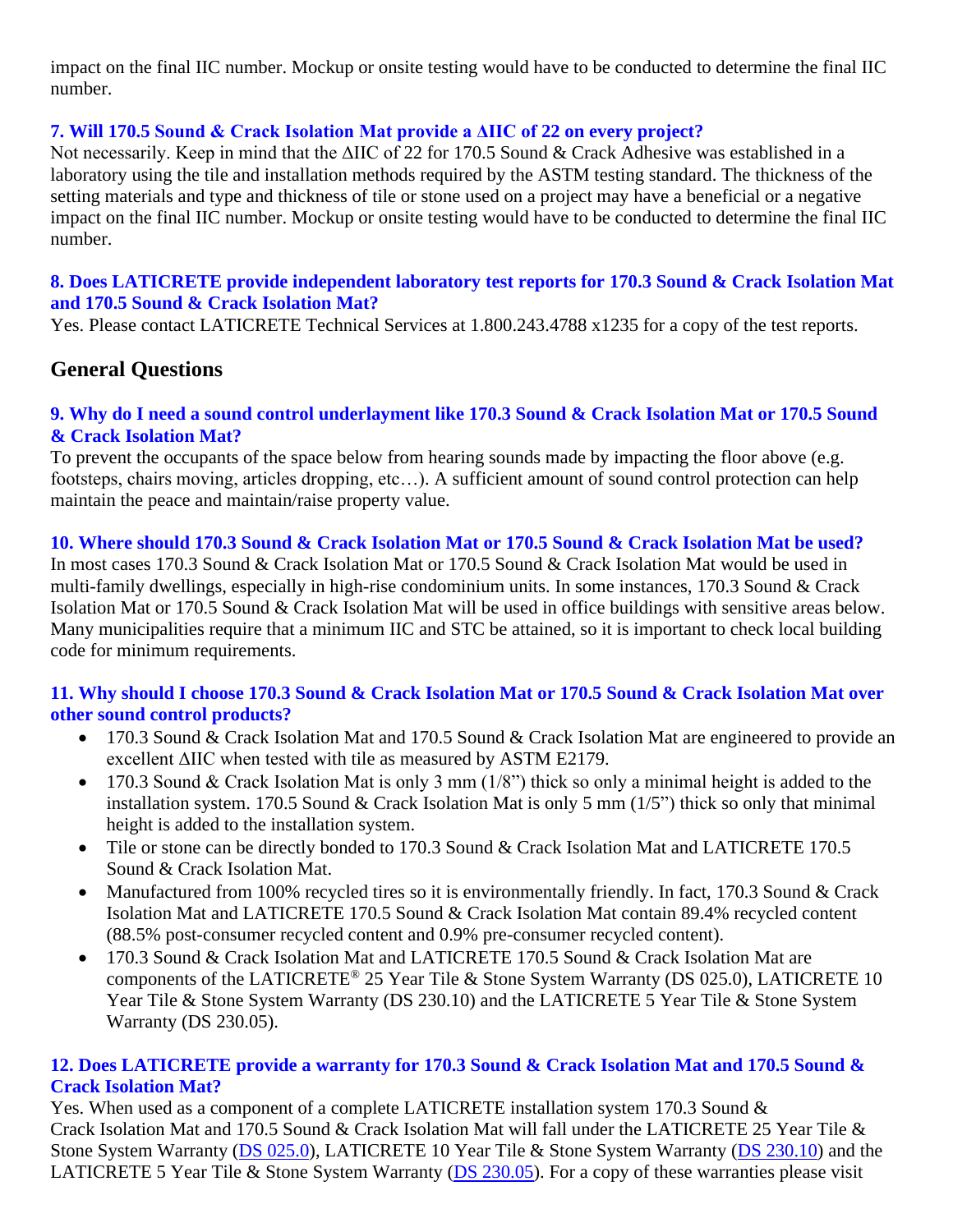https://laticrete.com, contact your local LATICRETE distributor or call LATICRETE Technical Services at 1.800.243.4788 x1235.

#### **13. How are 170.3 Sound & Crack Isolation Mat and 170.5 Sound & Crack Isolation Mat packaged?**

170.3 Sound & Crack Isolation Mat is packaged in 4 ft. (1.2 m) wide rolls and 37.5 ft. (11.4 m) long totaling 150 ft<sup>2</sup> (13.9 m<sup>2</sup>) and is 3 mm (1/8") thick. 170.5 Sound & Crack Isolation Mat in 4 ft. (1.2 m) wide rolls and 30 ft.  $(9.14 \text{ m})$  long totaling 100 ft<sup>2</sup>  $(9.3 \text{ m}^2)$  and is 5 mm  $(1/5")$  thick.

#### **14. What usage rating do 170.3 Sound & Crack Isolation Mat meet?**

170.3 Sound & Crack Isolation Mat is rated "Light" per ASTM C627 "Test Method for Evaluating Ceramic Floor Tile Installation Systems Using the Robinson-Type Floor Tester" as tested by the Tile Council of North America (TCNA). A "Light" rating means 170.3 Sound & Crack Isolation Mat can be used in light commercial areas (e.g. office space, reception areas, kitchens, and bathrooms) as well as in residential applications.

#### **15. What usage rating do 170.5 Sound & Crack Isolation Mat meet?**

170.5 Sound & Crack Isolation Mat is rated "Moderate" per ASTM C627 "Test Method for Evaluating Ceramic Floor Tile Installation Systems Using the Robinson-Type Floor Tester" as tested by the Tile Council of North America (TCNA). A "Moderate" rating means 170.5 Sound & Crack Isolation Mat can be used in commercial and light institutional areas in public space of restaurants and hospitals.

#### **16. Do 170.3 Sound & Crack Isolation Mat and 170.5 Sound & Crack Isolation Mat meet also act as crack isolation membranes?\***

Yes. Both 170.3 Sound & Crack Isolation Mat and 170.5 Sound & Crack Isolation Mat isolate cracks up to 1/8" (3mm) and will prevent the cracks from transferring through to the finished floor.

#### **17. Can I install tile directly to the 170.3 Sound & Crack Isolation Mat and 170.5 Sound & Crack Isolation Mat? \***

Yes. Use proper installation methods, the appropriate size notched trowel and suitable LATICRETE® installation materials for installing the tile or stone. LATICRETE recommends the use of 254 Platinum, 257 TITANIUM™ or MULTIMAX™ LITE to install tile over 170.3 Sound & Crack Isolation Mat and 170.5 Sound & Crack Isolation Mat.

#### **18. Can I waterproof a tile or stone installation in which either 170.3 Sound & Crack Isolation Mat or 170.5 Sound & Crack Isolation Mat is installed?**

Yes. HYDRO BAN® XP, HYDRO BAN or 9235 Waterproofing Membrane must be installed onto the substrate prior to the installation of the 170 Sound & Crack Isolation Mat. The membrane must be allowed to cure for a minimum of 24 hours @ 70˚F (21˚C) before the 170.3 Sound & Crack Isolation Mat or 170.5 Sound & Crack Isolation Mat can be installed. Note: For temperatures below 70˚F (21˚C) wait for a minimum of 3 days prior to installing the 170.3 Sound & Crack Isolation Mat or 170.5 Sound & Crack Isolation Mat.

#### **17. What can I use to install 170.3 Sound & Crack Isolation Mat or 170.5 Sound & Crack Isolation Mat?**

LATICRETE recommends the use of 254 Platinum, 257 TITANIUM or MULTIMAX LITE to install 170.3 Sound & Crack Isolation Mat or 170.5 Sound & Crack Isolation Mat by using a  $\frac{1}{4}$ " x  $\frac{1}{4}$ " (6 mm x 6 mm) notched trowel. Please see the installation instructions, data sheet [\(DS 170.0\)](https://cdn.laticrete.com/~/media/product-documents/product-data-sheets/lds1700_170-sound-crack-isolation-mat.ashx) or contact LATICRETE Technical Services at 1.800.243.4788 x1235 for more information.

#### **18. Are 170.3 Sound & Crack Isolation Mat or 170.5 Sound & Crack Isolation Mat affected by moisture? \***

No. 170.3 Sound & Crack Isolation Mat or 170.5 Sound & Crack Isolation Mat are composed of recycled tire rubber and will not absorb water or be negatively affected by water. However, please note that 170.3 Sound & Crack Isolation Mat or 170.5 Sound & Crack Isolation Mat must not be used in submerged applications.